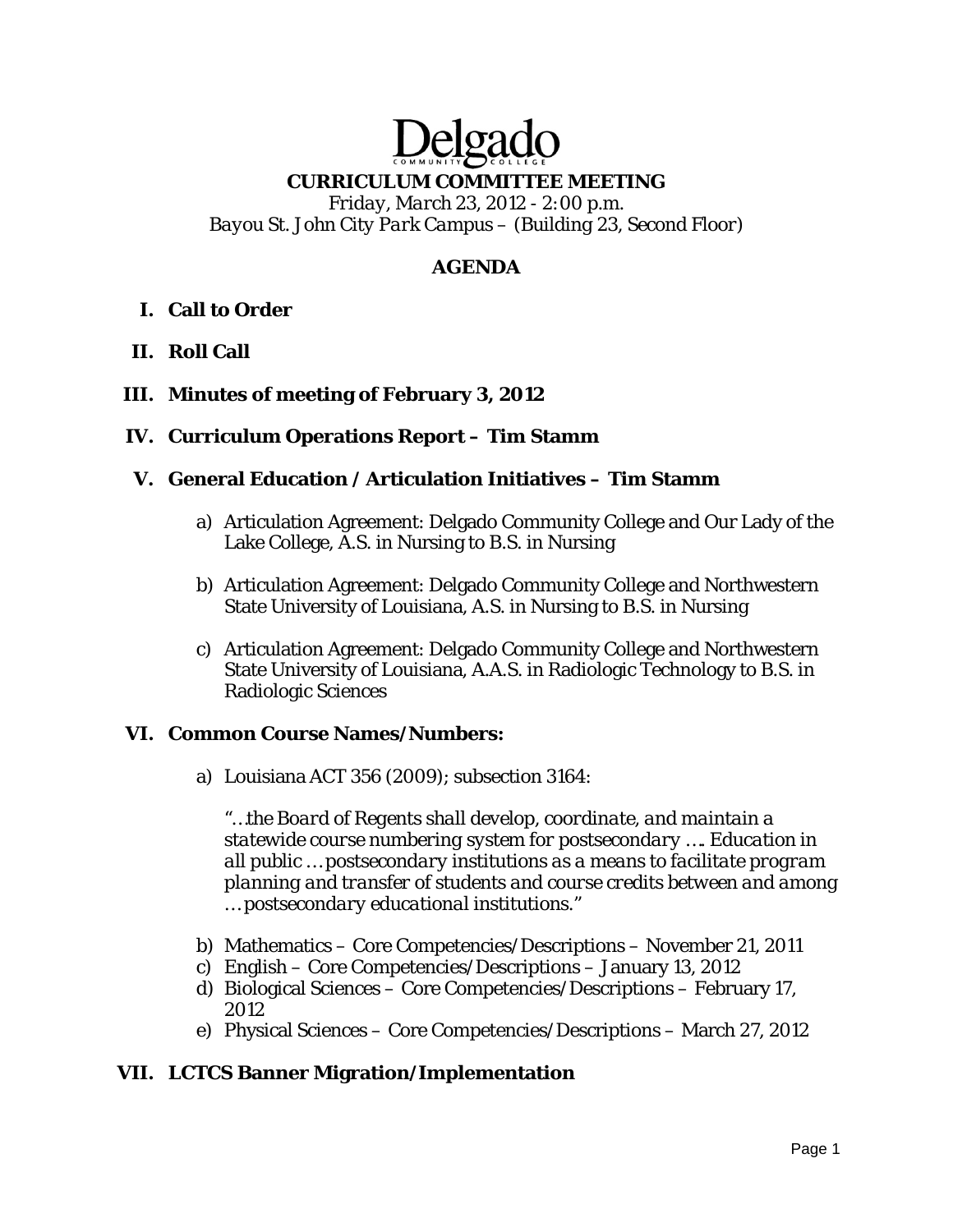#### **VIII. New Business**

#### a) **Allied Health/HEIT**

**New Course:** HEIT-145: Medical Registration Procedures (3-0-3 / 45). Creation of a new course, HEIT-145: Medical Registration Procedures. Course description: "Patient reception, scheduling, and other supplementary patient services provided in a health care organization. Includes gathering the necessary patient information, providing patient counseling related to the health care billing process, and familiarity with pertinent registration data capture tools, and medical terminology. Instruction will be provided in the revenue cycle, HIPAA, Master Patient Index, legal issues encountered in the office (e.g., privacy, fraud, and medical ethics). Co-requisite: HEIT-147: Medical Registration Procedures Laboratory."

## b) **Allied Health/HEIT**

**New Course:** HEIT-147: Medical Registration Procedures Laboratory (0-3-1 / 45). Creation of a new course, HEIT-147: Medical Registration Procedures Laboratory. Course description: "Practical application of medical registration procedures to accompany lecture material introduced in HEIT-145: Medical Registration Procedures. Co-requisite: HEIT-145: Medical Registration Procedures."

## c) **Allied Health/HEIT**

**Concept Proposal of a New Program:** Patient Registration Specialist. Creation of a twenty-five (25) credit hour Certificate of Technical Studies program (C.T.S.) in Patient Registration Specialist. The Medical Registration Specialist program provides academic and clinical education in inpatient and outpatient registration. The program prepares the student for a patient contact position providing customer service assistance as the patient prepares to receive health care services. Successful program completers may apply coursework to the existing Medical Coding certificate program and/or the existing Health Information Technology degree program.

## d) **Communication/ENGL**

**New Course:** ENGL-231: World Literature I (3-0-3 / 45). Creation of a new course, ENGL-231: World Literature I. Course description: "Survey of world writers from the beginnings through the 1600s. Focuses on recurrent themes and issues that reflect similarities and differences between historical periods and cultures. Includes literary analysis and writing about literature. *Louisiana Common Course in World Literature I*. Prerequisite: "C" or better in ENGL-102: English Composition II.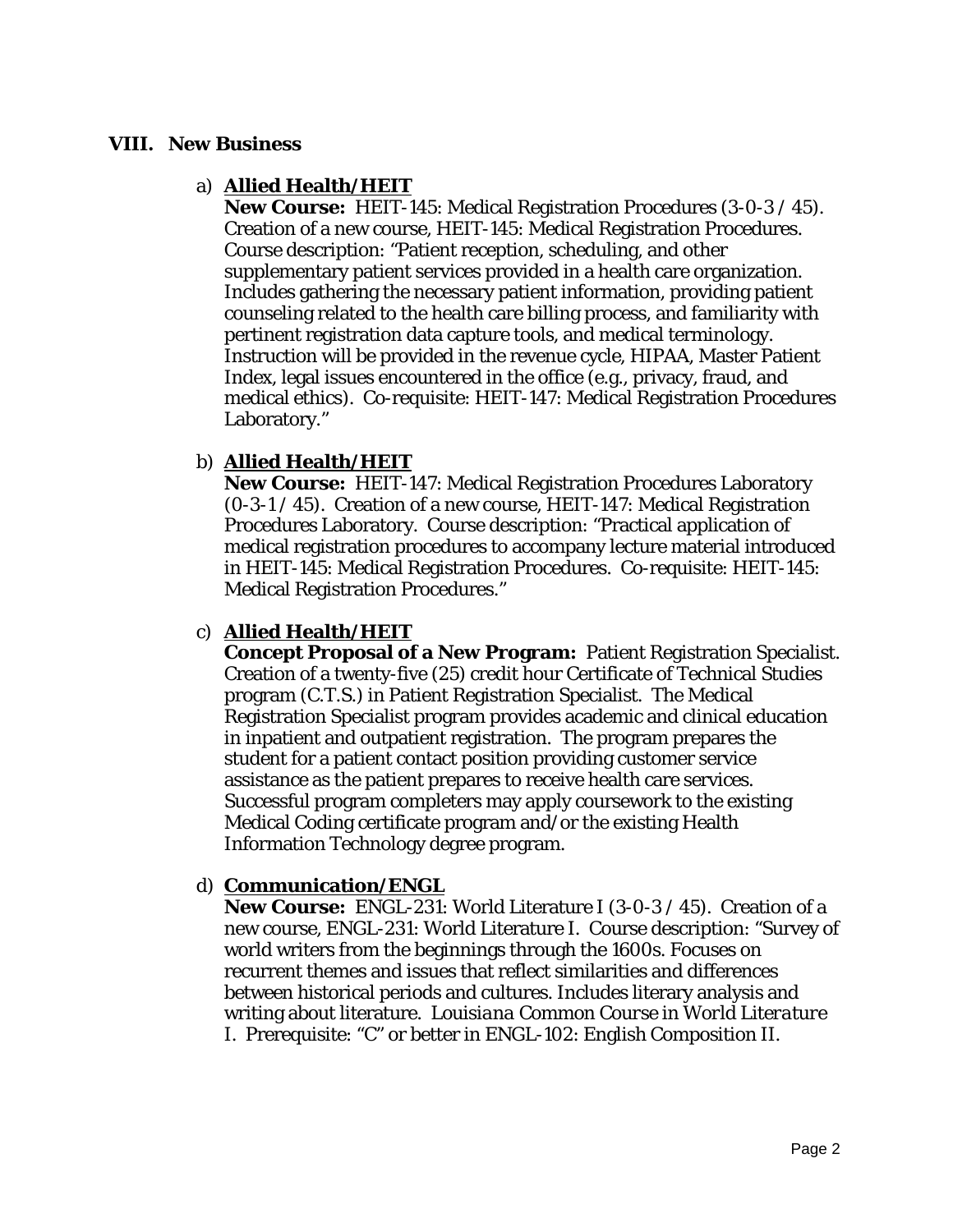## e) **General Education/Humanities**

# **Addition of a course to the list of Approved Humanities**

**Courses:** ENGL-231: World Literature I. Addition of the course, ENGL-231: World Literature I, to the list of courses that may be used to meet General Education Humanities Coursework requirements. Request inclusion on the Board of Regents for Louisiana Higher Education Master Course Articulation Matrix, and as an allowable course to meet General Education Humanities requirements for the Associate of Arts Louisiana Transfer Degree and the Associate of Science Louisiana Transfer Degree.

## f) **Communication/ENGL**

**New Course:** ENGL-232: World Literature I (3-0-3 / 45). Creation of a new course, ENGL-232: World Literature II. Course description: "Survey of world writers from circa 1700 through the present day. Focuses on recurrent themes and issues that reflect similarities and differences between historical periods and cultures. Includes literary analysis and writing about literature. *Louisiana Common Course in World Literature II.* Prerequisite: "C" or higher in ENGL-102: English Composition II."

## g) **General Education/Humanities**

# **Addition of a course to the list of Approved Humanities**

**Courses:** ENGL-232: World Literature II. Addition of the course, ENGL-232: World Literature II, to the list of courses that may be used to meet General Education Humanities Coursework requirements. Request inclusion on the Board of Regents for Louisiana Higher Education Master Course Articulation Matrix, and as an allowable course to meet General Education Humanities requirements for the Associate of Arts Louisiana Transfer Degree and the Associate of Science Louisiana Transfer Degree.

# h) **Science & Mathematics/MATH**

**Change of Course Title:** MATH-120: Mathematics Survey with Applications. Change the title of MATH-120: Mathematics Survey with Applications *from* MATH-120: Mathematics Survey with Applications *to* MATH-120: Contemporary Mathematics. The change of title reflects State of Louisiana Common Course Titles, as required by Louisiana ACT 356 (2009); subsection 3164.

# i) **Science & Mathematics/MATH**

**Change of Course Description:** MATH-120: Contemporary Mathematics. Change the description of MATH-120: Contemporary Mathematics to state: "Introduction to topics in contemporary mathematics. Topics may include the theory of finance, perspective and symmetry in art, formal Aristotelian logic, graph theory, probability and odds, statistics, elementary number theory, optimization, numeracy in the real world, and historical topics in mathematics that have influenced contemporary mathematics. (Topics will vary). *Louisiana Common Course in Contemporary Mathematics.*" Current description: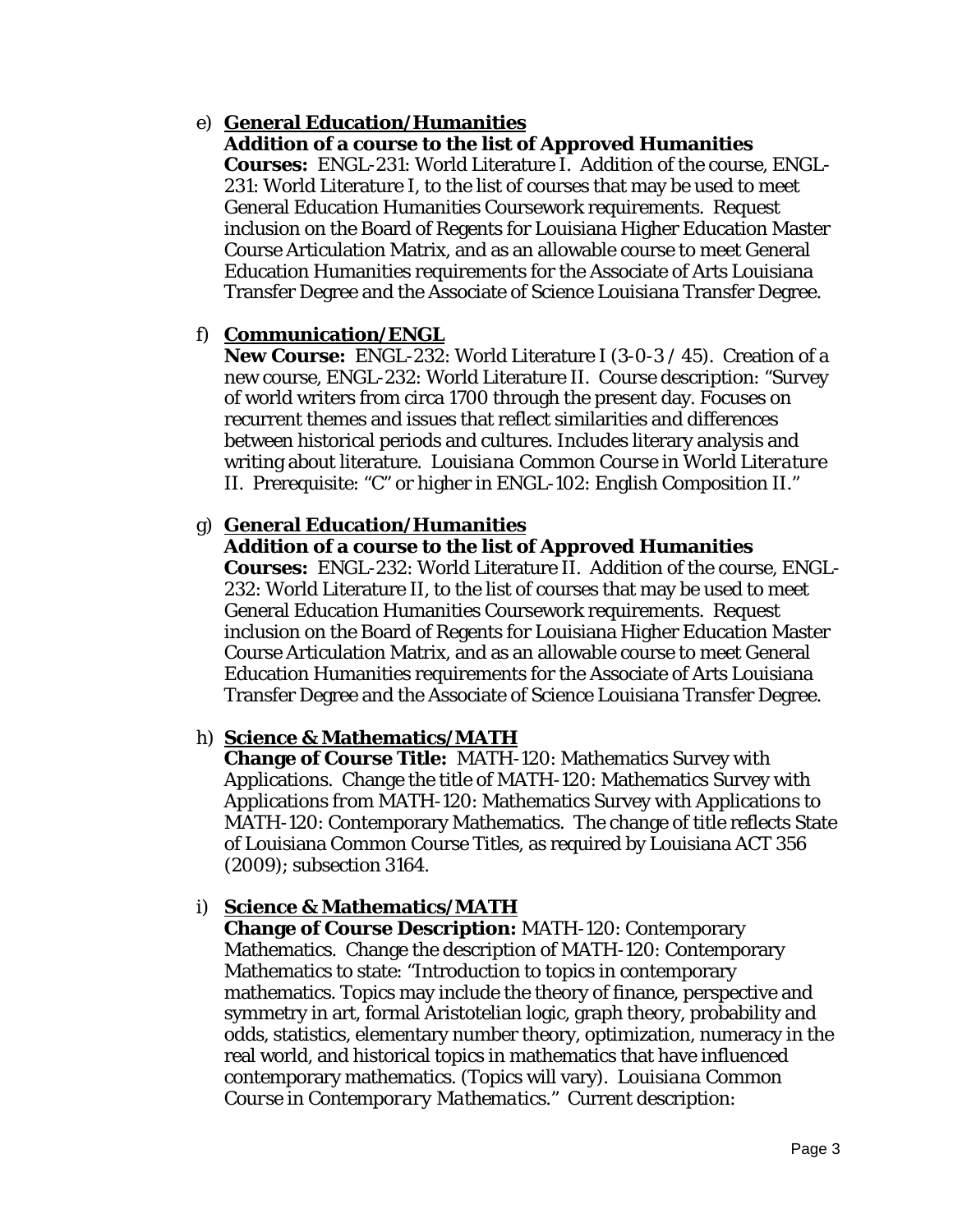"Introduction to sets and logic; the real number system; elementary topics in algebra; probability and statistics; and computers with emphasis on applications." The change of course description reflects State of Louisiana Common Course Titles and Course Descriptions, as required by Louisiana ACT 356 (2009); subsection 3164.

## j) **Science & Mathematics/MATH**

**Change of Course Title:** MATH-128: Explorations in College Algebra. Change the title of MATH-128: Explorations in College Algebra *from*  MATH-128: Explorations in College Algebra *to* MATH-128: Applied Algebra for College Students. The change of title reflects State of Louisiana Common Course Titles, as required by Louisiana ACT 356 (2009); subsection 3164.

# k) **Science & Mathematics/MATH**

**Change of Course Description:** MATH-128: Applied Algebra for College Students. Change the description of MATH-128: Applied Algebra for College Students to state: "Emphasis on applications involving: solving equations and inequalities; function properties and graphs; linear, quadratic, polynomial, exponential and logarithmic functions." Current description: "Solve and graph equations and inequalities: perform operations of functions, find their inverses, and graph both; evaluate and graph polynomial functions; explore exponential and logarithmic functions. Intended for non-calculus bound students. *Louisiana Common Course in Applied Algebra for College Students.*" The change of course description reflects State of Louisiana Common Course Titles and Course Descriptions, as required by Louisiana ACT 356 (2009); subsection 3164.

# l) **Science & Mathematics/MATH**

**Change of Course Title:** MATH-130: Pre-Calculus Algebra. Change the title of MATH-130: Pre-Calculus Algebra *from* MATH-130: Pre-Calculus Algebra *to* MATH-130: College Algebra. The change of title reflects State of Louisiana Common Course Titles, as required by Louisiana ACT 356 (2009); subsection 3164.

## m) **Science & Mathematics/MATH**

**Change of Course Description:** MATH-130: College Algebra. Change the description of MATH-130: College Algebra to state: "In-depth treatment of solving equations and inequalities; function properties and graphs; inverse functions; linear, quadratic, polynomial, rational, exponential and logarithmic functions with applications; systems of equations." Current description: "Solve and graph equations and inequalities: perform operations of functions, find their inverses, and graph both; evaluate and graph polynomial and rational functions; explore exponential and logarithmic functions. Intended for calculus bound students. *Louisiana Common Course in College Algebra.*" The change of course description reflects State of Louisiana Common Course Titles and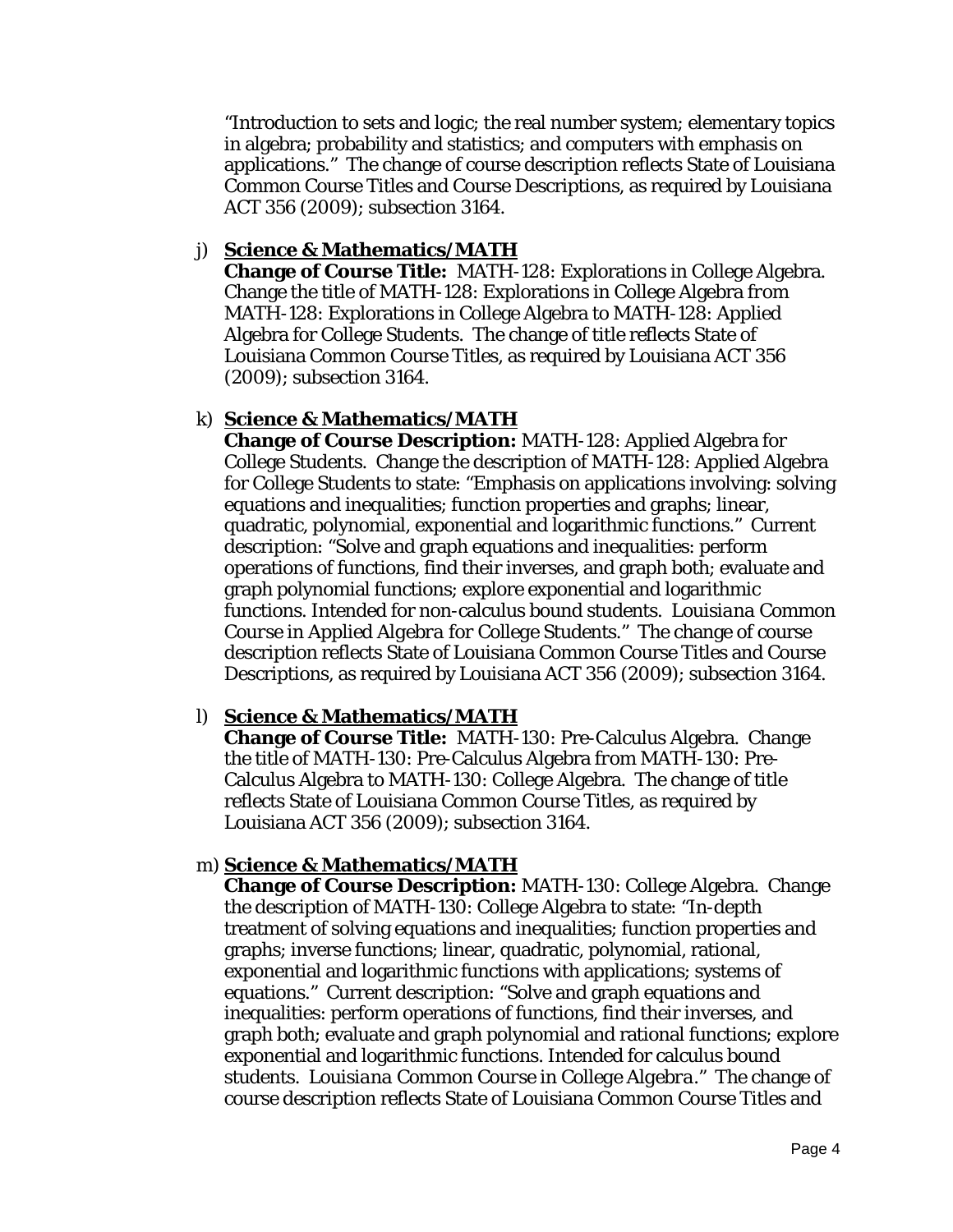Course Descriptions, as required by Louisiana ACT 356 (2009); subsection 3164.

## n) **Science & Mathematics/MATH**

**Change of Course Title:** MATH-131: Pre-Calculus Trigonometry. Change the title of MATH-131: Pre-Calculus Trigonometry *from* MATH-131: Pre-Calculus Trigonometry *to* MATH-131: Trigonometry. The change of title reflects State of Louisiana Common Course Titles, as required by Louisiana ACT 356 (2009); subsection 3164.

## o) **Science & Mathematics/MATH**

**Change of Course Description:** MATH-131: Trigonometry. Change the description of MATH-131: Trigonometry to state: "Trigonometric functions and graphs; inverse trig functions; fundamental identities and angle formulas; solving equations and triangles with applications; polar coordinate system. *Louisiana Common Course in Trigonometry.*" Current description: "Trigonometric functions, trigonometric identities, inverse trigonometric functions, analytical trigonometry, complex numbers, polar coordinates, systems of equations, binomial theorem. Intended for calculus bound students." The change of course description reflects State of Louisiana Common Course Titles and Course Descriptions, as required by Louisiana ACT 356 (2009); subsection 3164.

## p) **Science & Mathematics/MATH**

**Change of Course Title:** MATH-203: Statistics. Change the title of MATH-203: Statistics *from* MATH-203: Statistics *to* MATH-203: Introductory Statistics. The change of title reflects State of Louisiana Common Course Titles, as required by Louisiana ACT 356 (2009); subsection 3164.

## q) **Science & Mathematics/MATH**

**Change of Course Description:** MATH-203: Introductory Statistics. Change the description of MATH-203: Introductory Statistics to state: "Descriptive statistics; probability; discrete and continuous (including binomial, normal and T) distributions; sampling distributions; interval estimation; hypothesis testing; linear regression and correlation. *Louisiana Common Course in Introductory Statistics.*" Current description: "Describes sets of measurements graphically and numerically. Includes probability, discrete and continuous random variables, the normal probability distribution, elements of sampling theory, estimation theory, hypothesis testing, regression and correlation." The change of course description reflects State of Louisiana Common Course Titles and Course Descriptions, as required by Louisiana ACT 356 (2009); subsection 3164.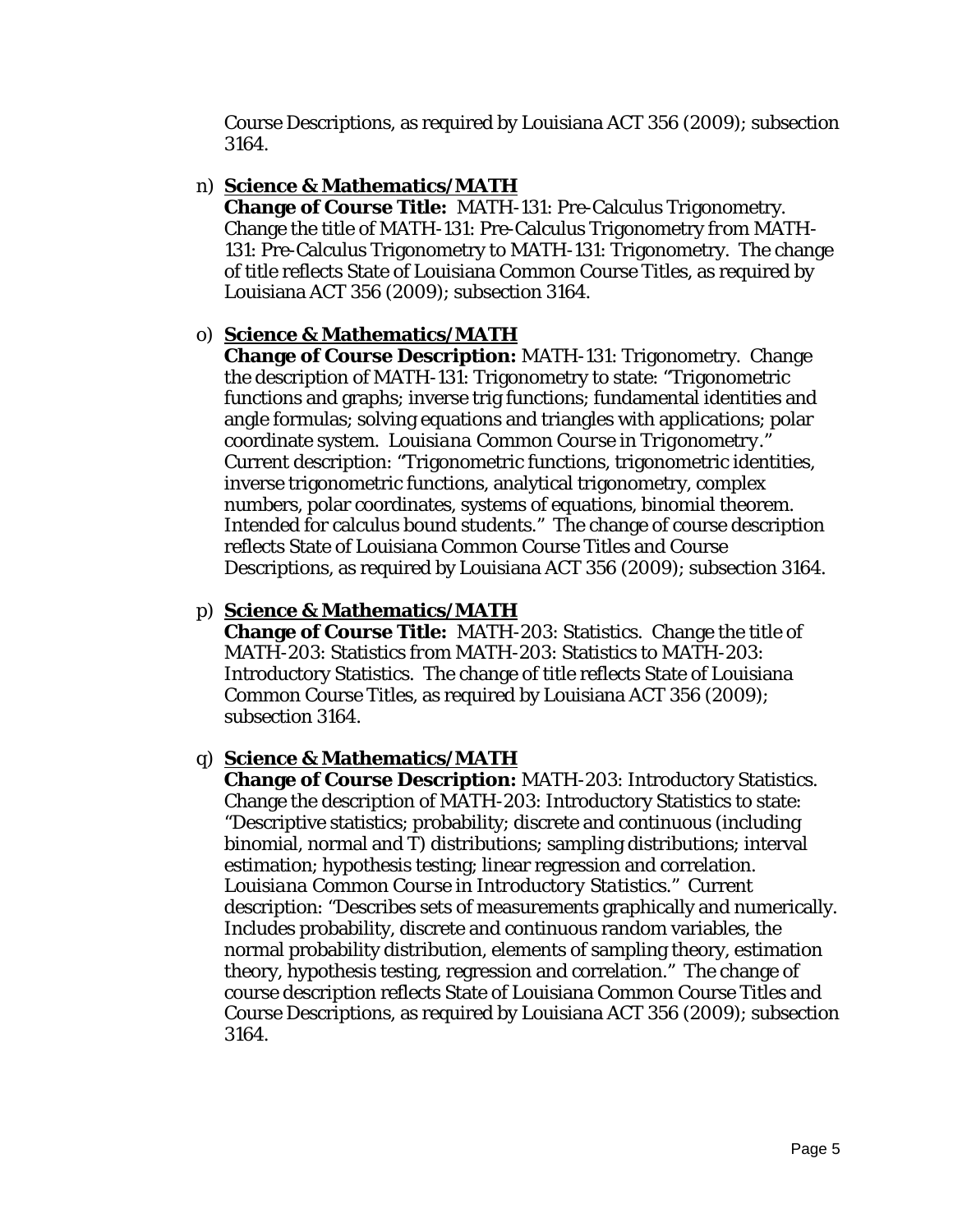## r) **Science & Mathematics/MATH**

**Change of Course Description:** MATH-221: Calculus I. Change the description of MATH-221: Calculus I to state: "Limits and continuity of functions; introduction of derivative; techniques of differentiation; chain rule; implicit differentiation; differentiation of transcendental and inverse functions; applications of differentiation: concavity; relative extrema; maximum and minimum values of a function; optimization; antidifferentiation; definite integrals; Fundamental Theorem of Calculus; areas; applications of definite integrals; work and volume. *Louisiana Common Course in Calculus I.*" Current description: "Limits, continuity; algebraic and trigonometric functions, their derivatives and integrals; maxima and minima, related rates; and integration techniques." The change of course description reflects State of Louisiana Common Course Titles and Course Descriptions, as required by Louisiana ACT 356 (2009); subsection 3164.

## s) **Science & Mathematics/MATH**

**Change of Course Lecture-Credit-and/Contact Hours:** MATH-221: Calculus I. Change the lecture, credit, and contact hours of MATH-221: Calculus I *from* 4-0-4 / 60 *to* 5-0-5 / 75 to meet changes promulgated by the Board of Regents for Louisiana Higher Education to comply with Louisiana ACT 356 (2009); subsection 3164. Individual Colleges and Universities may choose to keep unique lecture, credit, and contact hour combinations; however, a credit/placement exam may be required if transferring a course with fewer credits than the receiving institution.

## t) **Science & Mathematics/MATH**

**Change of Course Description:** MATH-222: Calculus II. Change the description of MATH-222: Calculus II to state: "Techniques of integration; applications of the integral; parametric equations, polar coordinates, sequences and infinite series." Current description: "Indefinite integral, application of definite integral to work, area, and volume; transcendental functions, their derivatives and integrals; techniques and applications of integrations. *Louisiana Common Course in Calculus II.*" The change of course description reflects State of Louisiana Common Course Titles and Course Descriptions, as required by Louisiana ACT 356 (2009); subsection 3164.

## u) **Science & Mathematics/MATH**

**Change of Course Lecture-Credit-and/Contact Hours:** MATH-222: Calculus II. Change the lecture, credit, and contact hours of MATH-222: Calculus II *from* 4-0-4 / 60 *to* 5-0-5 / 75 to meet changes promulgated by the Board of Regents for Louisiana Higher Education to comply with Louisiana ACT 356 (2009); subsection 3164. Individual Colleges and Universities may choose to keep unique lecture, credit, and contact hour combinations; however, a credit/placement exam may be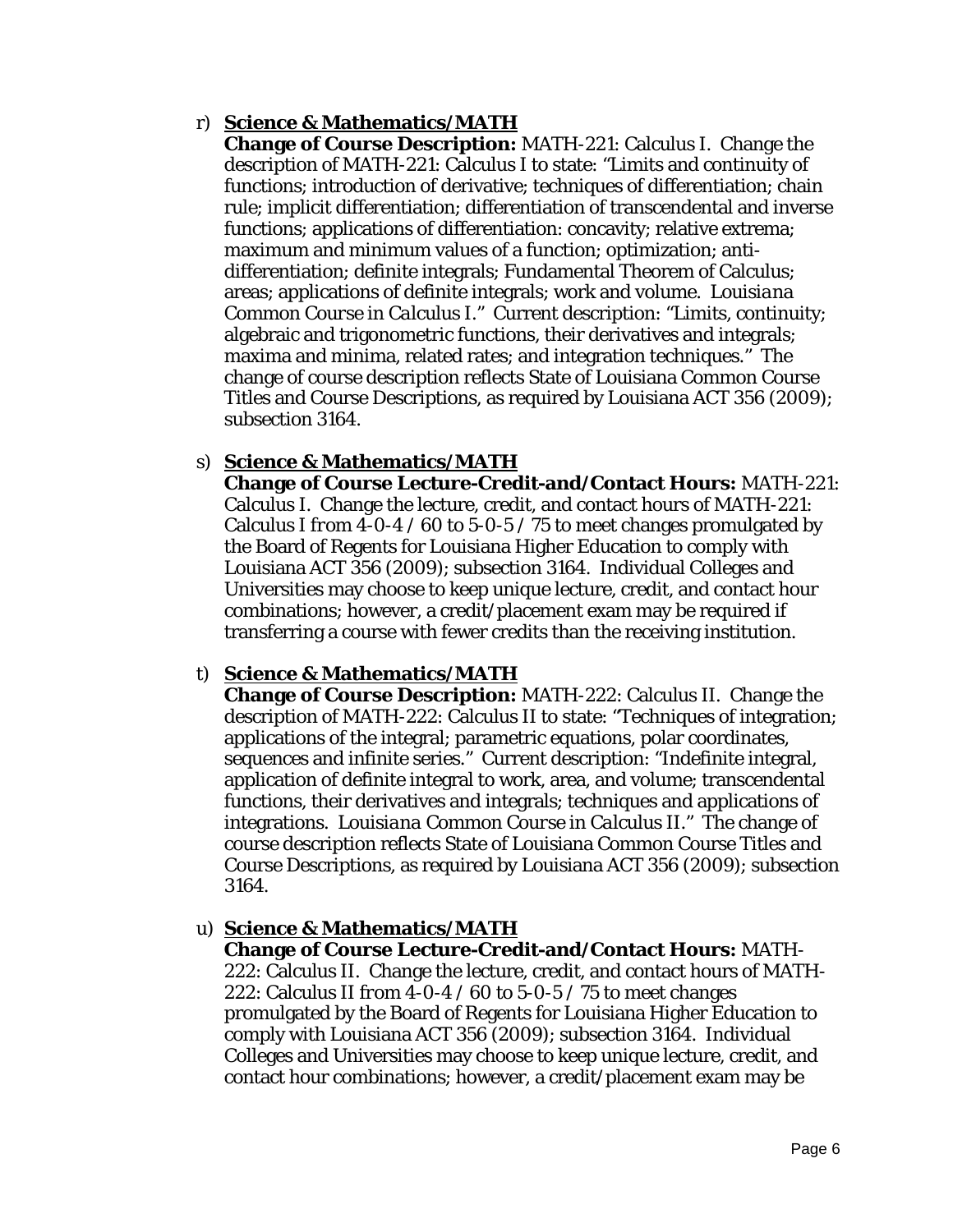required if transferring a course with fewer credits than the receiving institution.

## v) **Technical Division/HVAC**

**Program Revision:** Technical Diploma in Master HVAC/R Technician. Revise the Technical Diploma in Master HVAC/R Technician as follows: ADD: BUSG-115: Starting a New Business as an "OR" choice with ACCT-111: Fundamentals of Accounting in Required Related Courses. Total program hours remain the same. The adding of BUSG-115: Starting a New Business as an alternative to ACCT-111: Fundamentals of Accounting allows for greater flexibility to address student interest in business knowledge.

## w) **Allied Health/EMTE**

**Change of Course Prerequisite:** EMTE-245: Advanced Airway Management and Emergency Cardiac Care. Delete the prerequisite of HESC-161: Introduction to EKG from EMTE-245: Advanced Airway Management and Emergency Cardiac Care. The knowledge gained in HESC-161 is not required for success in EMTE-245. Note: All other requisite course requirements remain.

# x) **Allied Health/EMTE**

**Change of Course Prerequisite:** EMTE-246: Advanced Airway Management and Emergency Cardiac Care Laboratory. Delete the prerequisite of HESC-161: Introduction to EKG from EMTE-246: Advanced Airway Management and Emergency Cardiac Care Laboratory. The knowledge gained in HESC-161 is not required for success in EMTE-245. Note: All other requisite course requirements remain.

## y) **Nursing/NURS**

**New Course:** NURS-113: Nursing I (4-12-8 / 240). Creation of a new course, NURS-113: Nursing I. Course description: "Nursing, persons as patients, health and environment along with designated concepts and mandates which form the basis of the nursing curriculum. Exemplars are used to further explain each concept and enhance the learner's understanding of the biological, psychological, social and professional dimensions of nursing. In identifying and applying the nursing process and giving special emphasis to assessment pharmacological, nutritional, mental health, health language and community considerations in the care of one or more persons with altered health status in varying health care settings the learner will have opportunities to achieve basic competencies in patient-centered care, collaboration, quality improvement, informatics, evidence-based practice and safety. Special emphasis will be given to the care of one or more persons with varying health conditions. Prerequisites; ENGL-101, and MATH-118, and BIOL-251, and BIOL-253; NURS-117: Pharmacology I (may be taken concurrently)."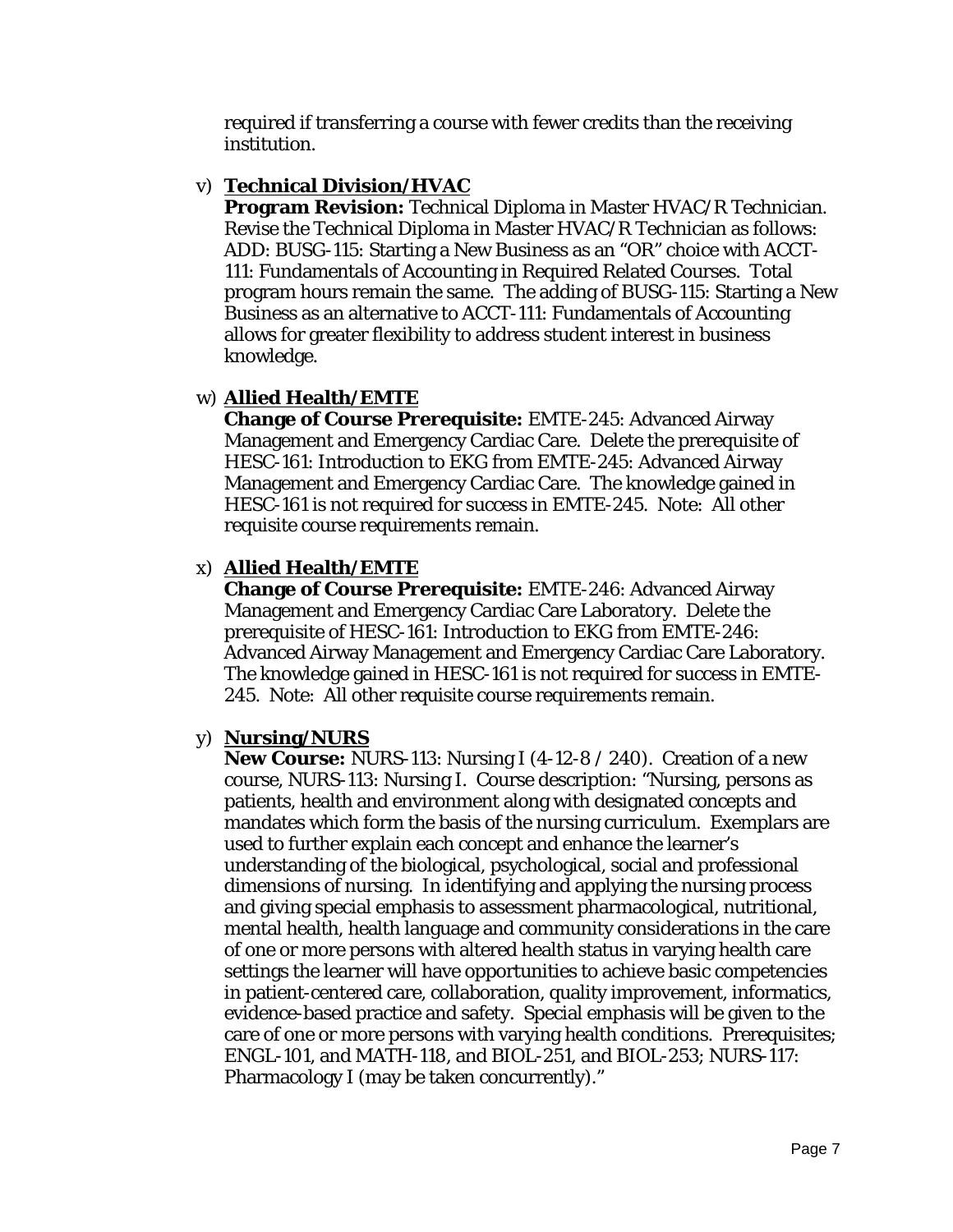#### z) **Nursing/NURS**

**New Course:** NURS-125: Nursing II (4-9-7 / 195). Creation of a new course, NURS-125: Nursing II. Course description: "Concepts of nursing, persons as patients, health, environment, the designated concepts and mandates which form the basis of the nursing curriculum. Exemplars of chronic health conditions are used to further explain each concept and enhance the learner's understanding of the biological, psychological, social and professional dimensions of nursing. In applying the nursing process and giving special emphasis to assessment, pharmacological, nutritional, mental health, health language and community considerations in the care of more than one patient with altered health in varying health care settings the learner will have opportunities to demonstrate competencies in patient-centered care, collaboration, quality improvement, informatics, evidence-based practice and safety. Prerequisites: NURS-113: Nursing I, and NURS-117: Pharmacology I, and BIOL-252, and BIOL-254; NURS-127: Pharmacology II, NURS-129: Special Populations I, and PSYC-127 may be taken concurrently."

#### aa)**Nursing/NURS**

**New Course:** NURS-220: Nursing III (4-9-7 / 195). Creation of a new course, NURS-220: Nursing III. Course description: "Continues the concepts of nursing, persons as patients, health, environment, the designated concepts and mandates which form the basis of the nursing curriculum. Exemplars of acute non-life threatening health conditions are used to further explain each concept and enhance the learner's understanding of the biological, psychological, social and professional dimensions of nursing. In identifying and applying the nursing process and giving special emphasis to assessment, pharmacological, nutritional, mental health, health language and community considerations in the care of two or more patients with altered health in varying health care settings the learner will have opportunities to demonstrate competencies in patient-centered care, collaboration, quality improvement, informatics, evidence-based practice and safety. The focus of the course is on both adult and pediatric patients. Prerequisites: MATH-120 or MATH-128 or MATH-130, and BIOL-211, and ENGL-102, and NURS-125: Nursing II, and NURS-127: Pharmacology II, and NURS-129: Special Populations; NURS-225: Pharmacology III, NURS-223: Special Populations, and Humanities or Fine Arts Requirement may be taken concurrently."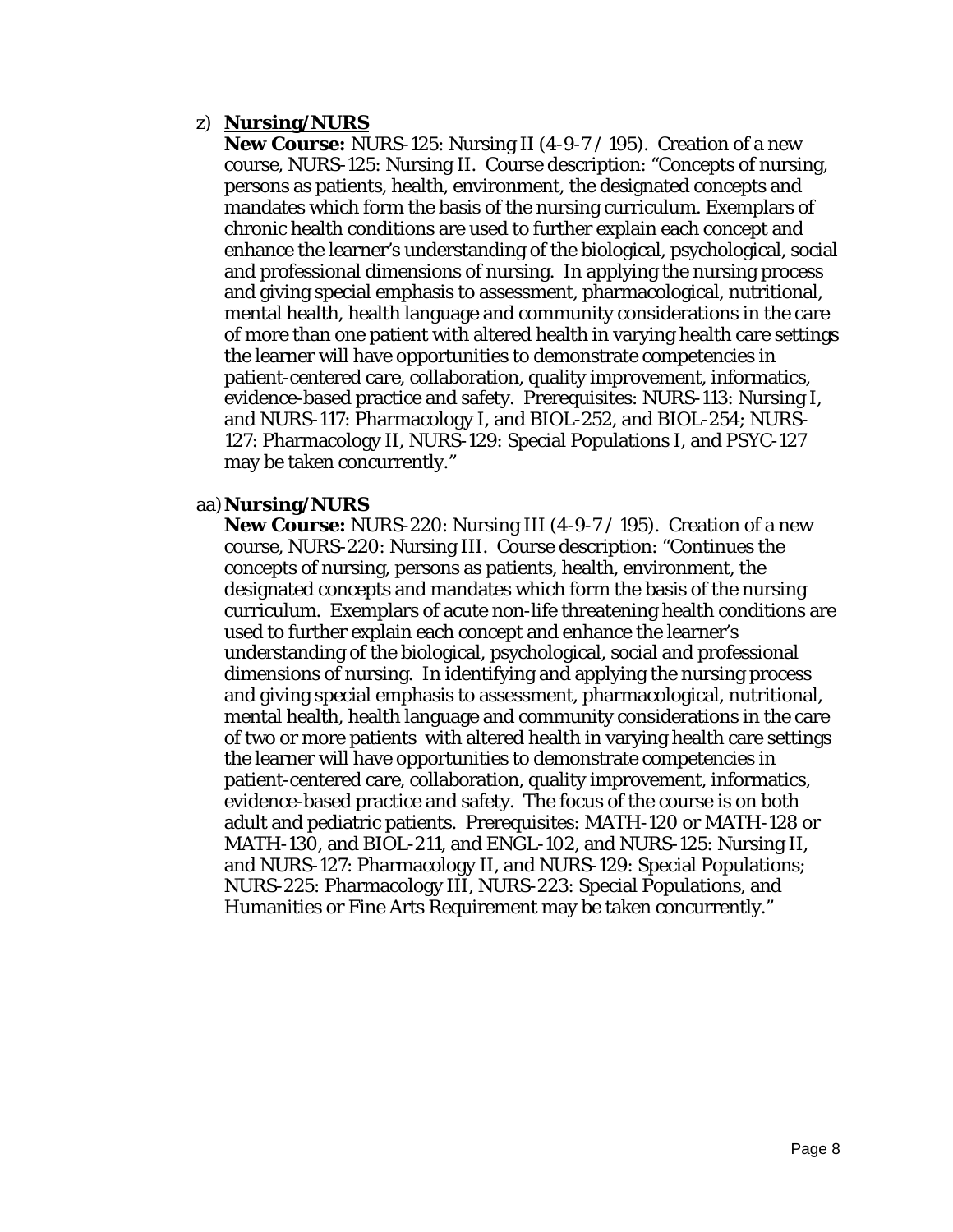#### bb)**Nursing/NURS**

**New Course:** NURS-235: Nursing IV (4-9-7 / 195). Creation of a new course, NURS-235: Nursing IV. Course description: "Continues the concepts of nursing, persons as patients, health, environment, the designated concepts and mandates which form the basis of the nursing curriculum. Exemplars of acute, life threatening health conditions are used to further explain each concept and enhance the learner's understanding of the biological, psychological, social and professional dimensions of nursing. In applying the nursing process and giving special emphasis to assessment, pharmacological, nutritional, mental health, health language and community considerations in the care of groups of patients with altered health in varying health care settings the learner will have opportunities to demonstrate competencies in patient-centered care, collaboration, quality improvement, informatics, evidence-based practice and safety. The patient as a member of a community is an additional aspect of this course. Prerequisites: NURS-220: Nursing III, and NURS-225: Pharmacology III, and NURS-223: Special Populations II, and Humanities or Fine Arts Requirement; Humanities or Fine Arts Requirement may be taken concurrently."

#### cc) **Nursing/NURS**

**New Course:** NURS-117: Pharmacology I (2-0-2 / 30). Creation of a new course, NURS-117: Pharmacology I. Course description: "Basic concepts related to pharmacology and the nurse's role in the safe administration of medications. Pharmacodynamics, drug classifications and drug calculations are included. Prerequisites: ENGL-101, and MATH-118, and BIOL-251, and BIOL-253."

## dd) **Nursing/NURS**

**New Course:** NURS-127: Pharmacology II (1-0-1 / 15). Creation of a new course, NURS-127: Pharmacology II. Course description: "Builds on previously learned concepts related to pharmacology and the nurse's role in the safe administration of medications. Pharmacodynamics, drug classifications and drug calculations are included. Prerequisites: NURS-113: Nursing I, and NURS-117: Pharmacology I, and BIOL-252, and BIOL-254."

#### ee) **Nursing/NURS**

**New Course:** NURS-225: Pharmacology III (1-0-1/15). Creation of a new course, NURS-225: Pharmacology III. Course description: "Builds on content presented in Pharmacology I and Pharmacology II and the nurse's role in the safe administration of medications. Pharmacodynamics, drug classifications and drug calculations are included. Prerequisites: NURS-125: Nursing II, and NURS-127: Pharmacology II, and NURS-129: Special Populations I."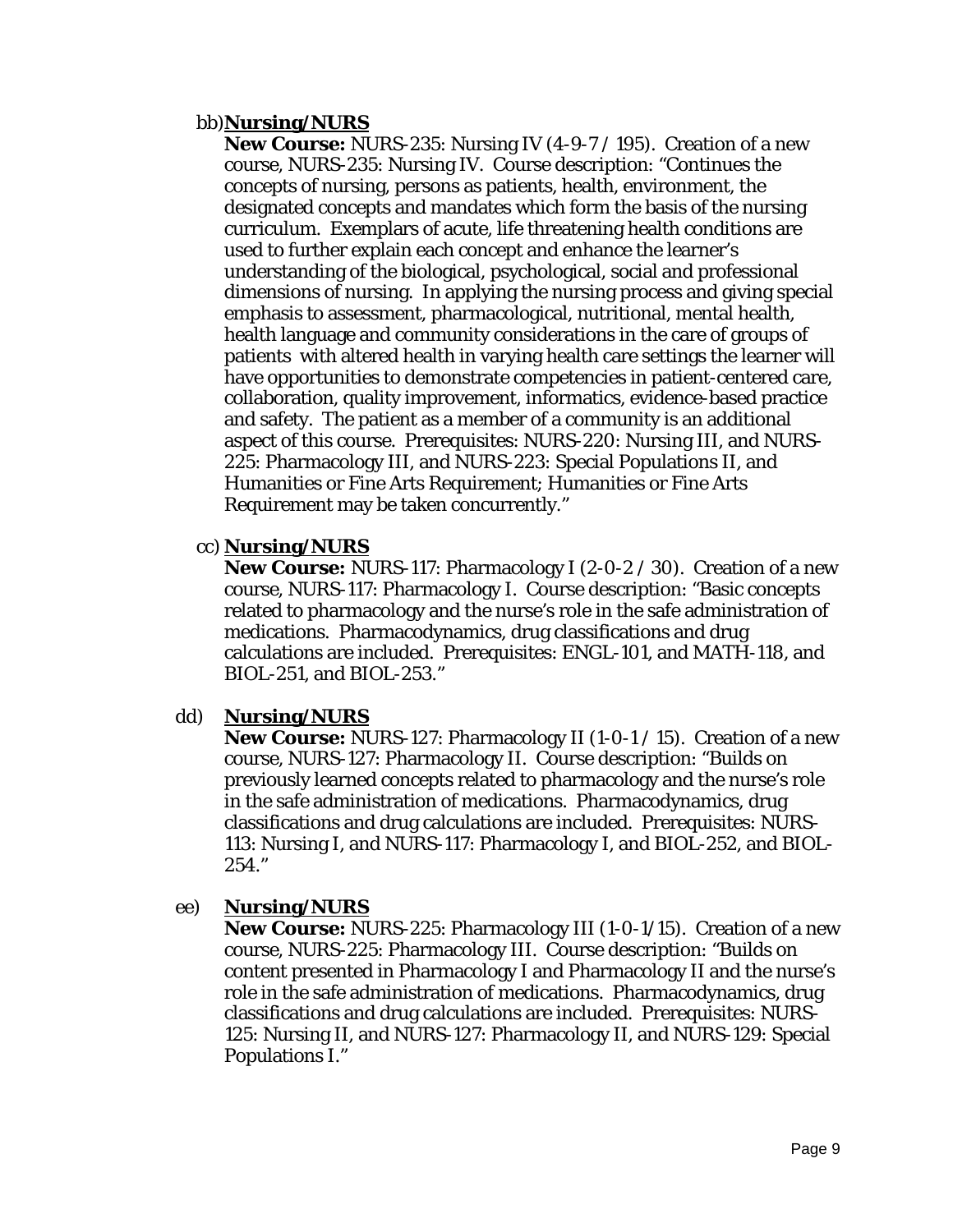## ff) **Nursing/NURS**

**New Course:** NURS-129: Special Populations I (1-3-2 / 60). Creation of a new course, NURS-129: Special Populations I. Course description: "Special populations in health care. These are individuals who are members of a group of people who share a characteristic that causes each member to be susceptible to a particular event or health disparity. This course correlates to the content presented in Nursing II and incorporates information presented in Pharmacology II. In identifying and applying the nursing process and giving special emphasis to assessment, nutritional, mental health, health language and community considerations in the care of patients with chronic health status, specifically those experiencing threats to their psychosocial integrity, the learner will have opportunities to achieve basic competencies in patient-centered care, collaboration, quality improvement, informatics, evidence-based practice and safety. Prerequisites: NURS-113: Nursing I, and NURS-117: Pharmacology I, and BIOL-252, and BIOL-254; PSYC-127 and NURS-127: Pharmacology II may be taken concurrently."

## gg) **Nursing/NURS**

**New Course:** NURS-223: Special Populations II (1-3-2 / 60). Creation of a new course, NURS-223: Special Populations II. Course description: "Builds on information presented in Special Populations I, correlating content presented in Nursing III and Pharmacology III. In identifying and applying the nursing process and giving special emphasis to assessment, nutritional, mental health, health language and community considerations in the care of patients with acute health status, specifically women throughout the life span, the learner will have opportunities to achieve basic competencies in patient-centered care, collaboration, quality improvement, informatics, evidence-based practice and safety. Prerequisites: MATH-120 or MATH-128 or MATH-130, and BIOL-211, and ENGL-102, and MURS-125: Nursing II, and NURS-127: Pharmacology II, and NURS-129: Special Populations I; NURS-225: Pharmacology III may be taken concurrently."

## hh) **Nursing/NURS**

**New Course:** NURS-245: Clinical Practicum (0-9-3 / 135). Creation of a new course, NURS-245: Clinical Practicum. Course description: "Application aspects of nursing. Synthesizing the concepts of nursing, persons as patients, health, environment, the designated concepts and mandates of the curriculum, the learner will provide care to individuals and groups of patients in varying health care settings and demonstrate competencies in patient-centered care, collaboration, quality improvement, informatics, evidence-based practice and safety. Prerequisites: NURS-220: Nursing III, and NURS-225: Pharmacology III, and NURS-223: Special Populations II, and Humanities or Fine Arts Requirement, and NURS-235: Nursing IV. Co-requisite: Humanities or Fine Arts Requirement."